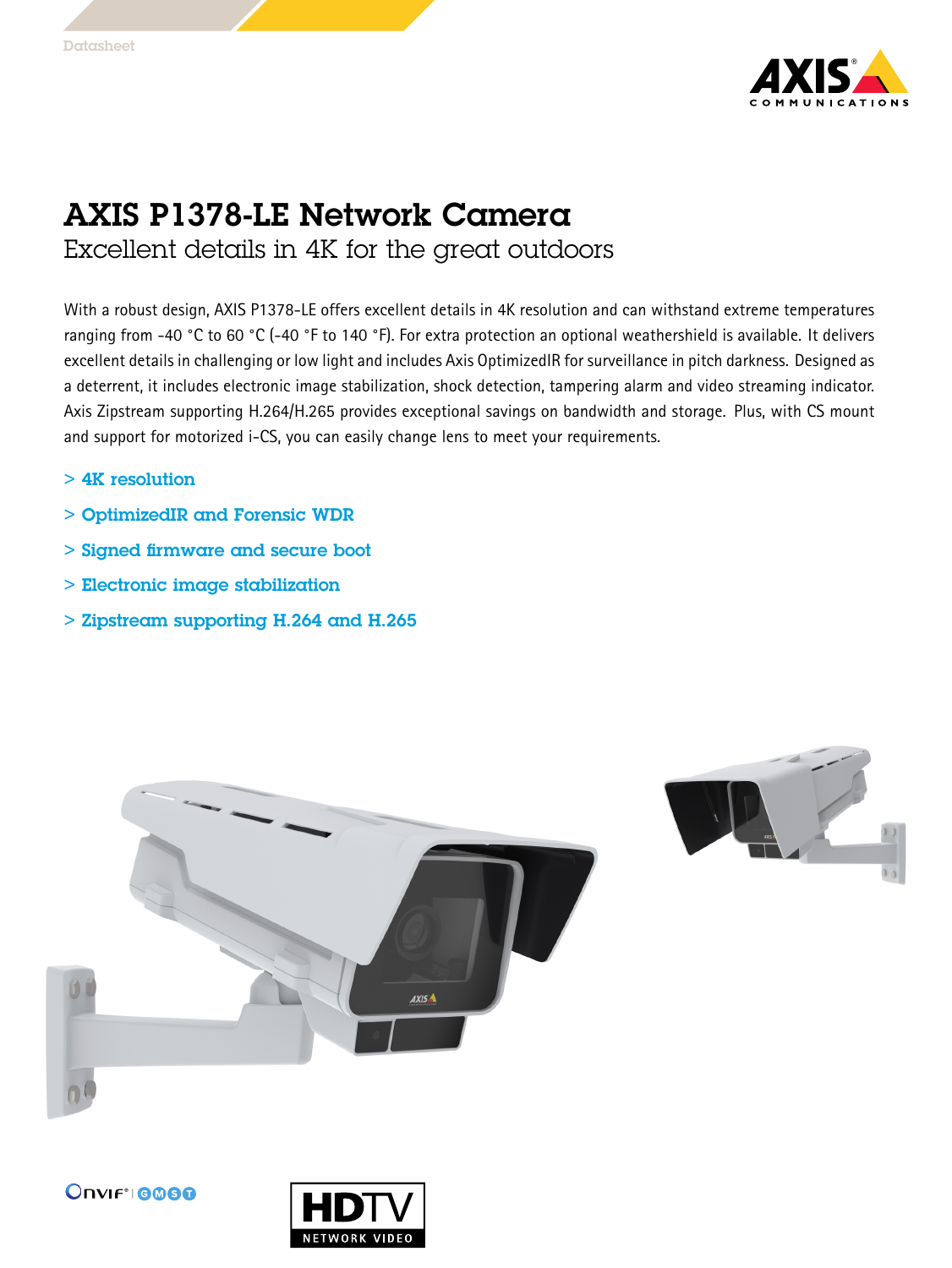## AXIS P1378-LE Network Camera

| Camera                  |                                                                                                                                                                                                                                                                                                                                                                                                                                                                                                 |  |  |  |
|-------------------------|-------------------------------------------------------------------------------------------------------------------------------------------------------------------------------------------------------------------------------------------------------------------------------------------------------------------------------------------------------------------------------------------------------------------------------------------------------------------------------------------------|--|--|--|
| Image sensor            | 1/1.8" progressive scan RGB CMOS                                                                                                                                                                                                                                                                                                                                                                                                                                                                |  |  |  |
| Lens                    | IR corrected, CS-mount lens, P-Iris<br>Varifocal 3.9-10 mm, F1.5<br>With IK10 protection in front window<br>Horizontal field of view: 115°-45°<br>Vertical field of view: 61°-25°<br>Without IK10 protection in front window<br>Horizontal field of view: 119°-45°<br>Vertical field of view: 62°-25°                                                                                                                                                                                           |  |  |  |
| Day and night           | Automatically removable infrared-cut filter                                                                                                                                                                                                                                                                                                                                                                                                                                                     |  |  |  |
| Minimum<br>illumination | 4K 25/30 fps with Forensic WDR and Lightfinder:<br>Color: 0.15 lux, at 50 IRE F1.5<br>B/W: 0.03 lux, at 50 IRE F1.5<br>0 lux with IR illumination on                                                                                                                                                                                                                                                                                                                                            |  |  |  |
| Shutter speed           | 1/8500 s to 1/5 s                                                                                                                                                                                                                                                                                                                                                                                                                                                                               |  |  |  |
| System on chip (SoC)    |                                                                                                                                                                                                                                                                                                                                                                                                                                                                                                 |  |  |  |
| Model                   | ARTPEC-7                                                                                                                                                                                                                                                                                                                                                                                                                                                                                        |  |  |  |
| Memory                  | 2 GB RAM, 512 MB Flash                                                                                                                                                                                                                                                                                                                                                                                                                                                                          |  |  |  |
| Compute<br>capabilities | Machine learning processing unit (MLPU)                                                                                                                                                                                                                                                                                                                                                                                                                                                         |  |  |  |
| Video                   |                                                                                                                                                                                                                                                                                                                                                                                                                                                                                                 |  |  |  |
| Video<br>compression    | H.264 (MPEG-4 Part 10/AVC) Baseline, Main and High Profiles<br>H.265 (MPEG-H Part 2/HEVC)<br><b>Motion JPEG</b><br>Controllable frame rate and bandwidth                                                                                                                                                                                                                                                                                                                                        |  |  |  |
| Resolution              | 3840x2160 (4K) to 160x90                                                                                                                                                                                                                                                                                                                                                                                                                                                                        |  |  |  |
| Frame rate              | 25/30 fps (50/60 Hz)                                                                                                                                                                                                                                                                                                                                                                                                                                                                            |  |  |  |
| Video streaming         | Multiple, individually configurable streams in H.264, H.265, and<br><b>Motion JPEG</b><br>Axis Zipstream technology in H.264 and H.265<br>Controllable frame rate and bandwidth<br>VBR/ABR/MBR H.264/H.265<br>Video streaming indicator                                                                                                                                                                                                                                                         |  |  |  |
| Multi-view<br>streaming | Up to 8 individually cropped out view areas                                                                                                                                                                                                                                                                                                                                                                                                                                                     |  |  |  |
| Image settings          | Saturation, contrast, brightness, sharpness, Forensic WDR: Up to<br>120 dB depending on scene, white balance, day/night threshold,<br>exposure mode, exposure zones, local contrast, tone mapping,<br>compression, orientation: auto, 0°, 90°, 180°, 270° including<br>Corridor Format, mirroring of images, dynamic text and image<br>overlay, privacy masks, defogging, electronic image stabilization,<br>barrel distortion correction, scene profiles: forensic, vivid, traffic<br>overview |  |  |  |
| Pan/Tilt/Zoom           | Digital PTZ<br>Uploadable PTZ driver (Pelco D pre-installed)                                                                                                                                                                                                                                                                                                                                                                                                                                    |  |  |  |
| Audio                   |                                                                                                                                                                                                                                                                                                                                                                                                                                                                                                 |  |  |  |
|                         | Audio streaming Two-way, full duplex                                                                                                                                                                                                                                                                                                                                                                                                                                                            |  |  |  |
| Audio encoding          | AAC LC 8/16/32/48 kHz, G.711 PCM 8 kHz, G.726 ADPCM 8 kHz,<br>Opus 8/16/48 kHz, LPCM 8/16/32/48 kHz<br>Configurable bit rate                                                                                                                                                                                                                                                                                                                                                                    |  |  |  |
| Audio<br>input/output   | External microphone input, line input, digital input with ring<br>power, line output, automatic gain control                                                                                                                                                                                                                                                                                                                                                                                    |  |  |  |
| <b>Network</b>          |                                                                                                                                                                                                                                                                                                                                                                                                                                                                                                 |  |  |  |
| Security                | Password protection, IP address filtering, HTTPS <sup>a</sup> encryption,<br>IEEE 802.1X (EAP-TLS) <sup>a</sup> network access control, digest<br>authentication, user access log, centralized certificate<br>management, brute force delay protection, signed firmware,<br>secure boot                                                                                                                                                                                                         |  |  |  |
| Supported<br>protocols  | IPv4, IPv6 USGv6, ICMPv4/ICMPv6, HTTP, HTTPS <sup>a</sup> , HTTP/2, TLS <sup>a</sup> ,<br>QoS Layer 3 DiffServ, FTP, CIFS/SMB, SMTP, mDNS (Bonjour),<br>UPnP™, SNMP v1/v2c/v3 (MIB-II), DNS/DNSv6, DDNS, NTP, RTSP,<br>RTP, SFTP, SRTP, TCP, UDP, IGMP, RTCP, ICMP, DHCPv4/v6, ARP,<br>SOCKS, SSH, LLDP, CDP, MQTT v3.1.1, Syslog, Link-Local address<br>(ZeroConf)                                                                                                                             |  |  |  |
| System integration      |                                                                                                                                                                                                                                                                                                                                                                                                                                                                                                 |  |  |  |

| Application<br>Programming<br><b>Interface</b> | Open API for software integration, including VAPIX <sup>®</sup> and<br>AXIS Camera Application Platform, specifications at axis.com<br>AXIS Video Hosting System (AVHS) with One-Click Connection<br>One-click cloud connection<br>ONVIF® Profile G, ONVIF® Profile M, ONVIF® Profile S and<br>ONVIF <sup>®</sup> Profile T, specification at onvif.org                   |  |  |  |
|------------------------------------------------|---------------------------------------------------------------------------------------------------------------------------------------------------------------------------------------------------------------------------------------------------------------------------------------------------------------------------------------------------------------------------|--|--|--|
| Onscreen<br>controls                           | Electronic image stabilization<br>Day/night shift<br>Defogging<br>Wide dynamic range                                                                                                                                                                                                                                                                                      |  |  |  |
| Event triggers                                 | Analytics, shock detection, open casing, edge storage events,<br>supervised external input, audio level, time scheduled<br>MQTT subscribe                                                                                                                                                                                                                                 |  |  |  |
| <b>Event actions</b>                           | File upload: FTP, SFTP, HTTP, HTTPS, network share and email<br>Notification: email, HTTP, HTTPS and TCP<br>External output activation<br>Video recording to edge storage, Play audio clip<br>Pre- and post-alarm video buffering<br>PTZ preset, Guard tour, Overlay text<br>Day/Night switching, Status LED activation<br>MQTT publish<br>Send SNMP trap                 |  |  |  |
| Data streaming                                 | Event data                                                                                                                                                                                                                                                                                                                                                                |  |  |  |
| Built-in<br>installation aids                  | Focus assistant, pixel counter, remote back focus, autorotation,<br>remote focus and zoom and with optional i-CS lens.                                                                                                                                                                                                                                                    |  |  |  |
| Analytics                                      |                                                                                                                                                                                                                                                                                                                                                                           |  |  |  |
| <b>AXIS Object</b><br>Analytics                | Object classes: humans, vehicles<br>Trigger conditions: line crossing, object in area<br>Up to 10 scenarios<br>Metadata visualized with color-coded bounding boxes<br>Polygon include/exclude areas<br>Perspective configuration<br><b>ONVIF Motion Alarm event</b>                                                                                                       |  |  |  |
| <b>Applications</b>                            | Included<br>AXIS Object Analytics, AXIS Video Motion Detection,<br>AXIS Motion Guard, AXIS Fence Guard, AXIS Loitering Guard,<br>active tampering alarm, audio detection<br>Supported<br>AXIS Live Privacy Shield, AXIS Perimeter Defender<br>Support for AXIS Camera Application Platform enabling<br>installation of third-party applications, see <i>axis.com/acap</i> |  |  |  |
| General<br>Casing                              | IP66-, IP67- and NEMA 4X-rated, IK10 impact-resistant polymer<br>enclosure with aluminium base and intrusion alarm switch<br>Weathershield with black anti-glare coating<br>Color: White NCS S 1002-B                                                                                                                                                                     |  |  |  |
| Sustainability                                 | PVC free                                                                                                                                                                                                                                                                                                                                                                  |  |  |  |
| Power                                          | 12-28 V DC, max 19.9 W, typical 11.1 W<br>Power over Ethernet (PoE) IEEE 802.3af/802.3at Type 2 Class 4,<br>max 20.7 W, typical 11.7 W<br>With disabled IR: Power over Ethernet (PoE)<br>IEEE 802.3af/802.3at Type 1 Class 3, max 12.95 W,<br>typical 6.7 W<br>Power redundancy                                                                                           |  |  |  |
| <b>Connectors</b>                              | RJ45 10BASE-T/100BASE-TX/1000BASE-T<br>I/O: 6-pin 2.5 mm terminal block, for 2 supervised alarm inputs<br>and 2 outputs<br>RS485/RS422, 2 pcs, 2 pos, full duplex, terminal block<br>DC input, terminal block<br>3.5 mm mic/line in, 3.5 mm line out<br>i-CS connector (compatible with P-Iris and DC-iris)                                                               |  |  |  |
| <b>IR</b> illumination                         | OptimizedIR with power-efficient, long-life 850 nm IR LEDs<br>Range 50 m (164 ft) or more, depending on the scene                                                                                                                                                                                                                                                         |  |  |  |
| Storage                                        | Support for microSD/microSDHC/microSDXC card<br>Support for SD card encryption (AES-XTS-Plain64 256bit)<br>Support for recording to network-attached storage (NAS)<br>For SD card and NAS recommendations see axis.com                                                                                                                                                    |  |  |  |
| Operating<br>conditions                        | -40 °C to 60 °C (-40 °F to 140 °F)<br>Maximum temperature according to NEMA TS 2 (2.2.7):<br>74 °C (165 °F)<br>Humidity 10-100% RH (condensing)                                                                                                                                                                                                                           |  |  |  |